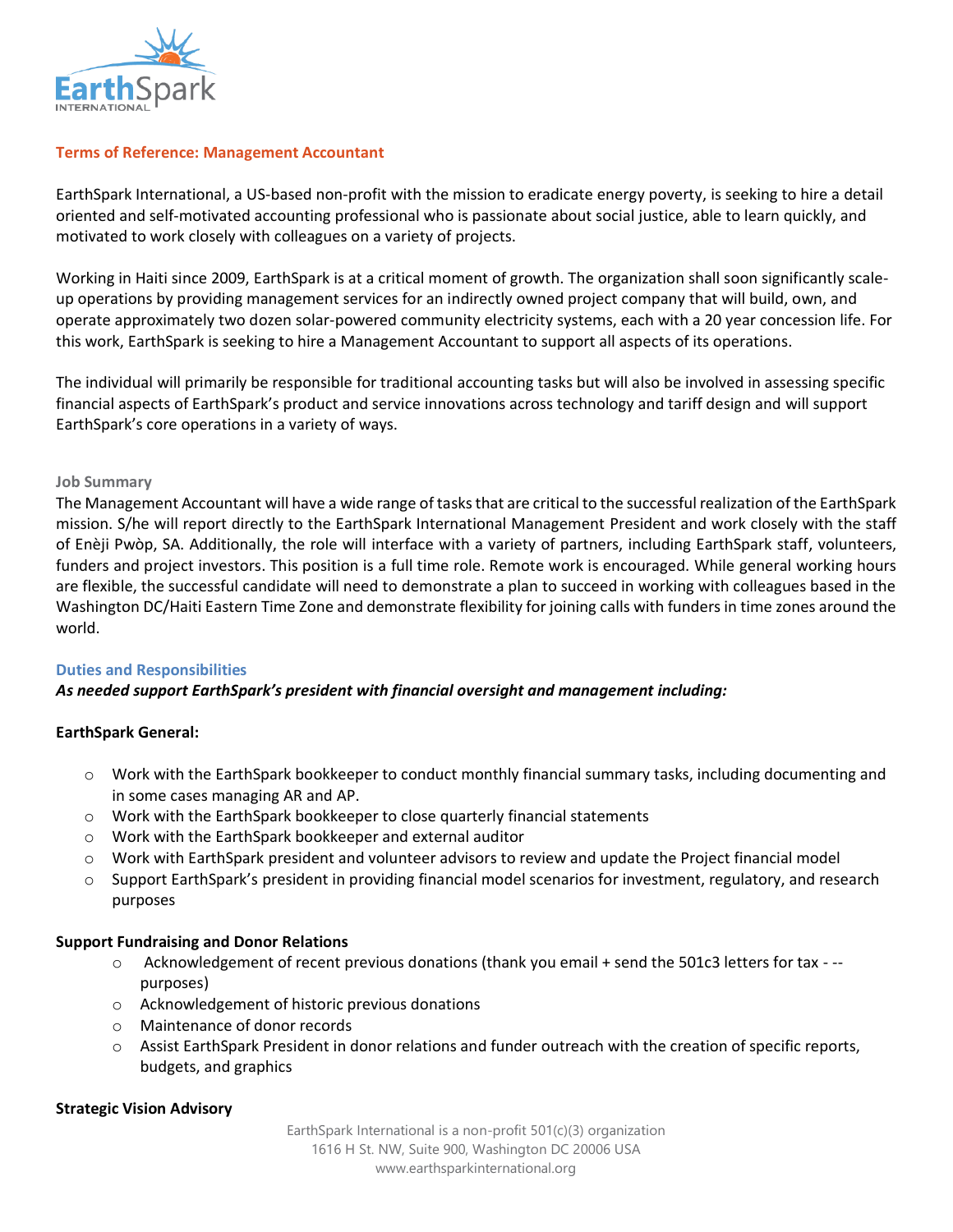o Provide ongoing support to Allison Archambault with the many moving parts of leading EarthSpark International and to the EarthSpark team on all aspects of strategic financial decisions.

## **Key Near-term Tasks:**

- o Lead EarthSpark's transition from GAAP accounting to IFRS.
- $\circ$  Assist EarthSpark's President in streamlining financial management and oversight of the Green Climate Fund-backed project of scaling up microgrids in Haiti, including establishing systems for financial management across the holding company Participant Power, LLC (US company) and its subsidiaries Participant Power Haiti 1, LLC (US company) and Enèji Pèp La, SA (Haitian Company) as well as specific grid-specific financial reporting for each microgrid.
- o Assist EarthSpark's President in streamlining financial management and oversight of Enèji Pwòp SA (Haitian company majority owned by Participant Power providing local grid operations services to the project as well as conducting other business.)
- o Acquire familiarity with EarthSpark's microgrid project financial model and work closely with Enèji Pwòp and EarthSpark staff to assess the impacts of different tariff, timing and grid sizing scenarios.

## *Additional Specific duties of this role include:*

- Prepare asset, liability, and capital account entries by compiling and analyzing account information
- Document financial transactions by entering account information
- Recommend financial actions by analyzing accounting options
- Summarize current financial status by collecting information; preparing balance sheet, profit and loss statement, and other reports
- Substantiate financial transactions by auditing documents
- Maintain accounting controls by preparing and recommending policies and procedures
- Proactively collaborate with EarthSpark's bookkeeper and team to understand and improve existing systems
- Reconcile financial discrepancies by collecting and analyzing account information
- Secure financial and general organization information by completing quarterly backups
- Verify, allocate, post, and reconcile transactions
- Produce error-free accounting reports and present their results
- Analyze financial information and summarize financial status
- Provide technical support and advice on management
- Review and recommend modifications to accounting systems and generally accepted accounting procedures
- Participate in financial standards setting and in forecast process
- Provide input into department's goal setting process
- Prepare financial statements and produce budget according to schedule
- Direct internal and external audits to ensure compliance
- Collaboratively plan and review others' work related to financial statements and forecasting
- Support month-end and year-end close process
- Develop and document business processes and accounting policies to maintain and strengthen internal controls
- Contribute to strong relationships with funders, investors, and regulatory bodies through positive interactions with these external stakeholders
- Communicate clearly with Manager and Team on work status and issues that arise
- Track and recover Accounts Receivable